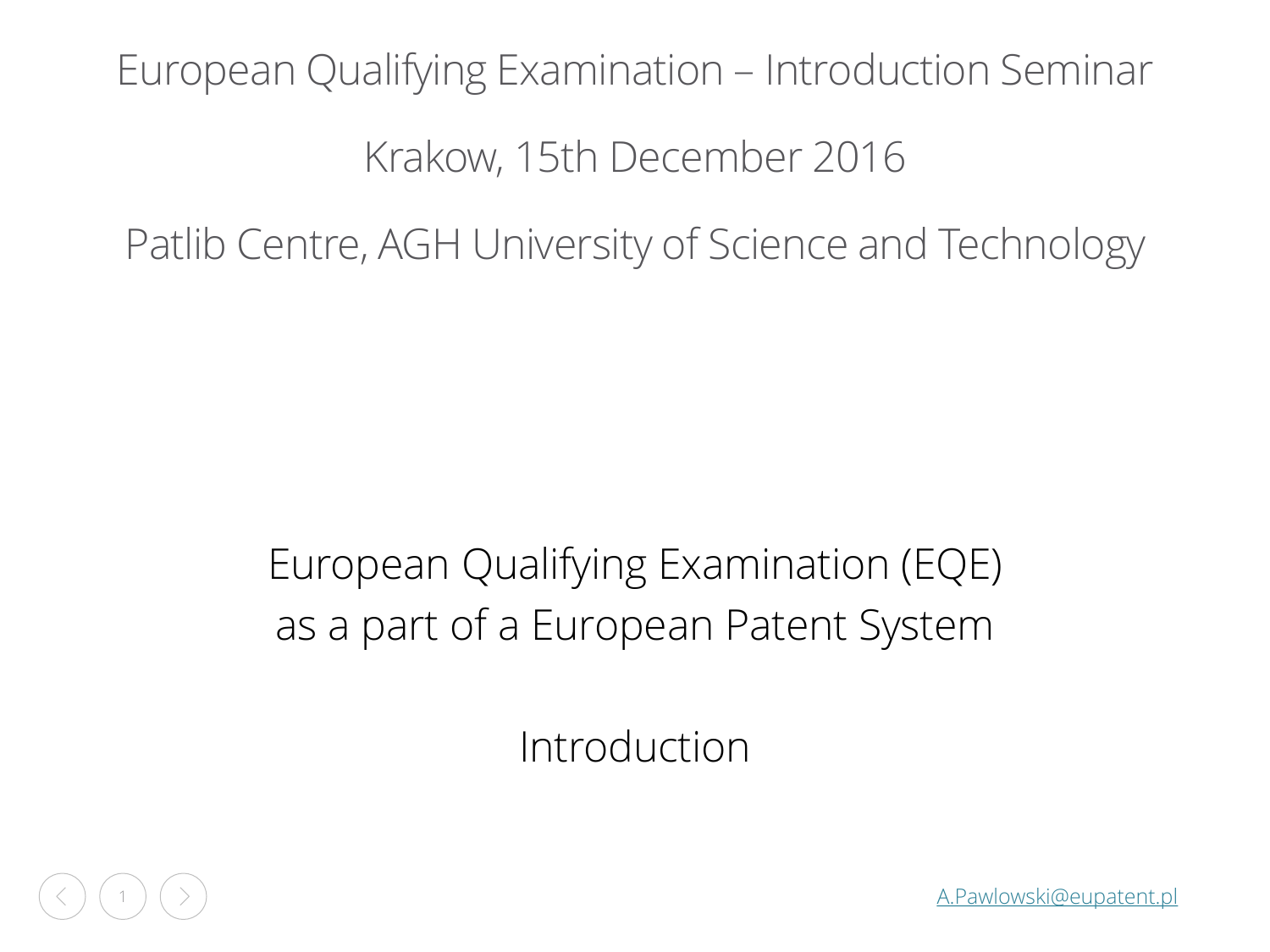# EQE – European Qualifying Examination

- The European qualifying examination (EQE) tests candidates' knowledge and aptitude to represent applicants in EPO proceedings
- Established in 1979, it is widely regarded as one of the most demanding professional examinations
- It has been passed by more than 7000 candidates already

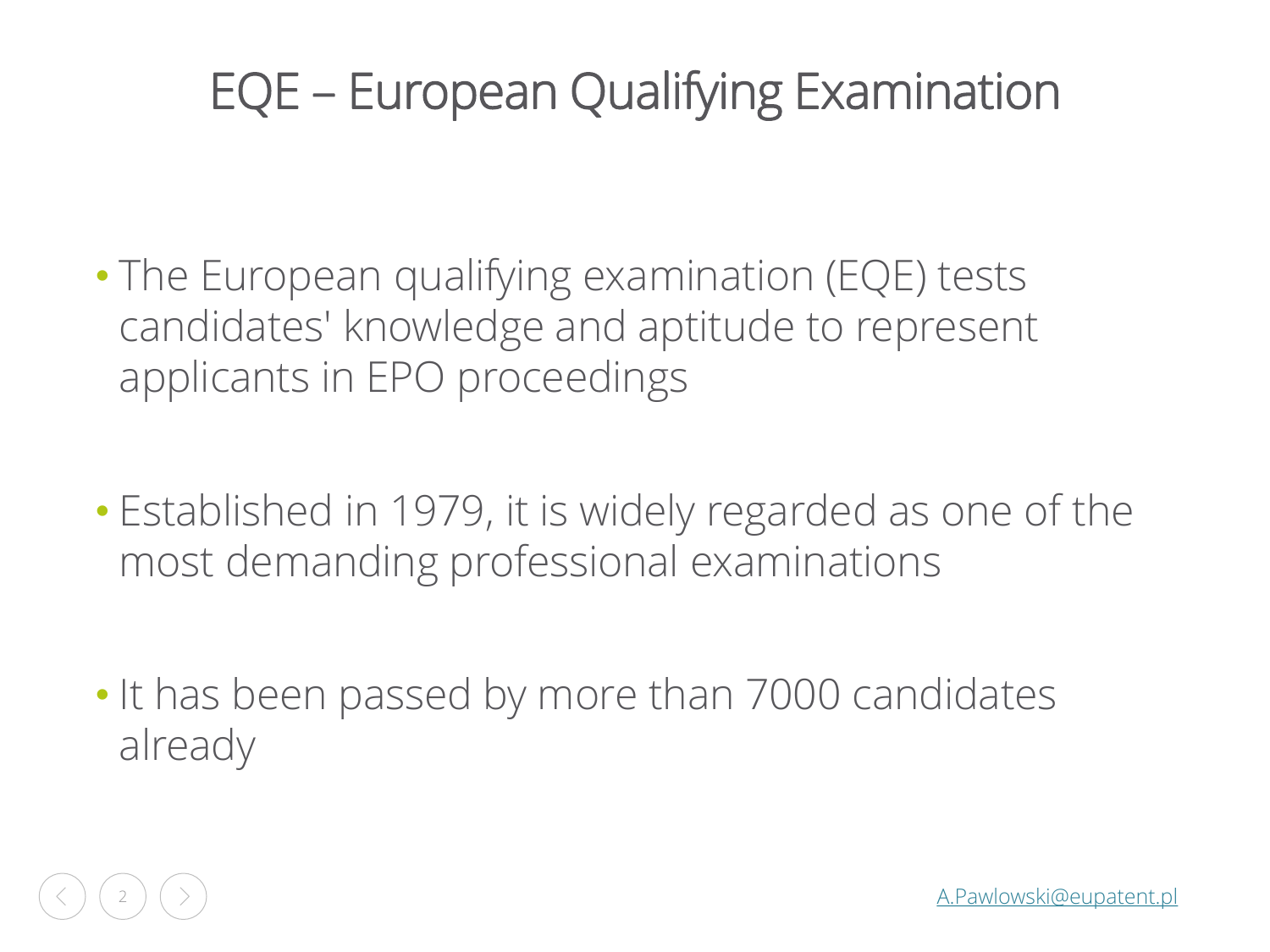# Basic regulations

#### • Art. 133 EPC:

- –*(1) Representation of natural or legal persons in proceedings established by this Convention may only be undertaken by professional representatives whose names appear on a list maintained for this purpose by the European Patent Office.*
- –*(2) Any natural person who* 
	- *is a national of a Contracting State,*
	- *has his place of business or employment in a Contracting State and*
	- *has passed the European qualifying examination*

*may be entered on the list of professional representatives*

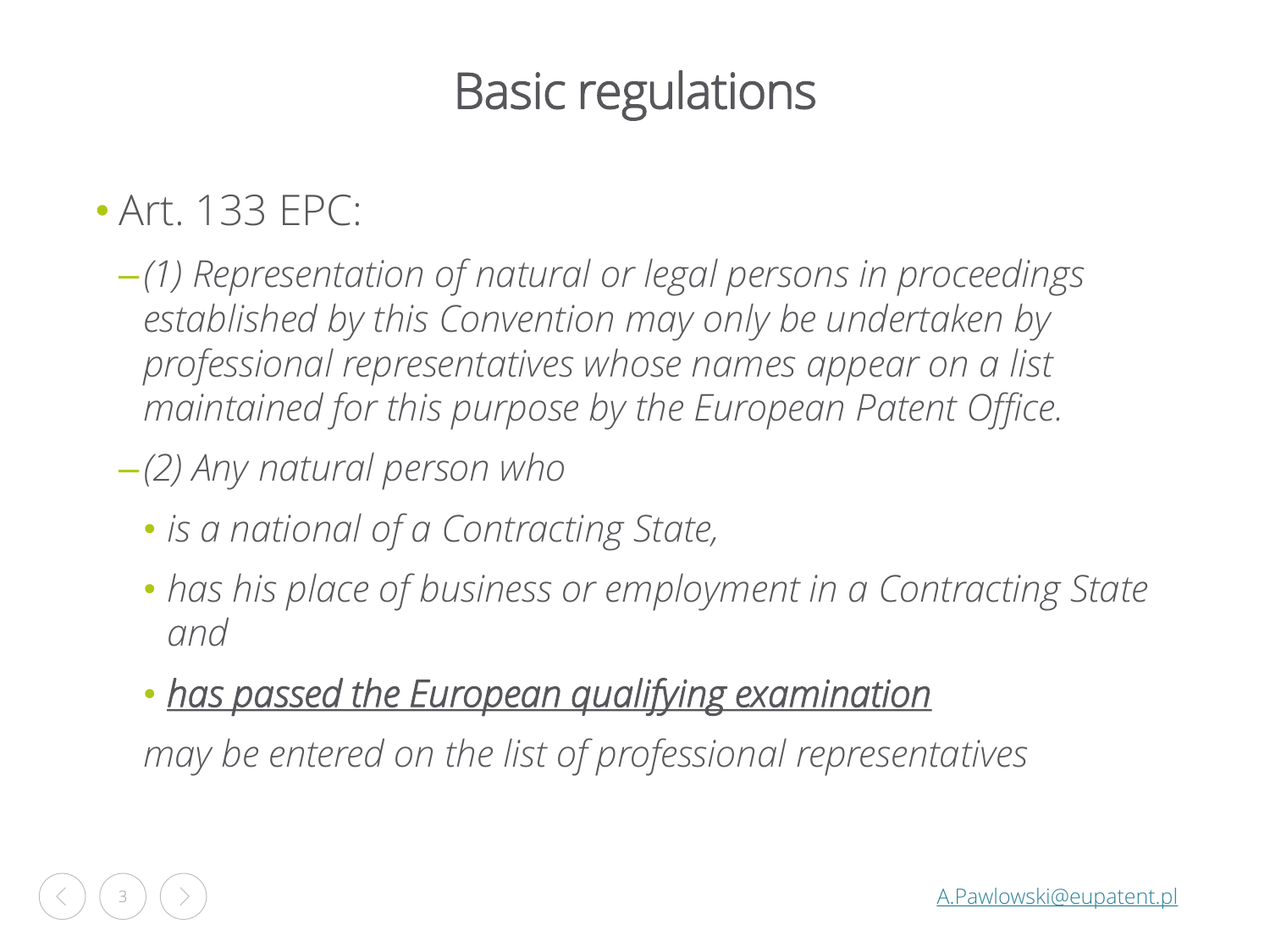# Basic regulations

#### • Art. 133 EPC: (*Grandfathers)*

- –*(3) During a period of one year from the date on which the accession of a State to this Convention takes effect, entry on that list may also be requested by any natural person who* 
	- *is a national of a Contracting State,*
	- *has his place of business or employment in the State having acceded to the Convention and*
	- *is entitled to represent natural or legal persons in patent matters*  before the central industrial property office of that State. Where *such entitlement is not conditional upon the requirement of special professional qualifications, the person shall have regularly so acted in that State for at least five years.*

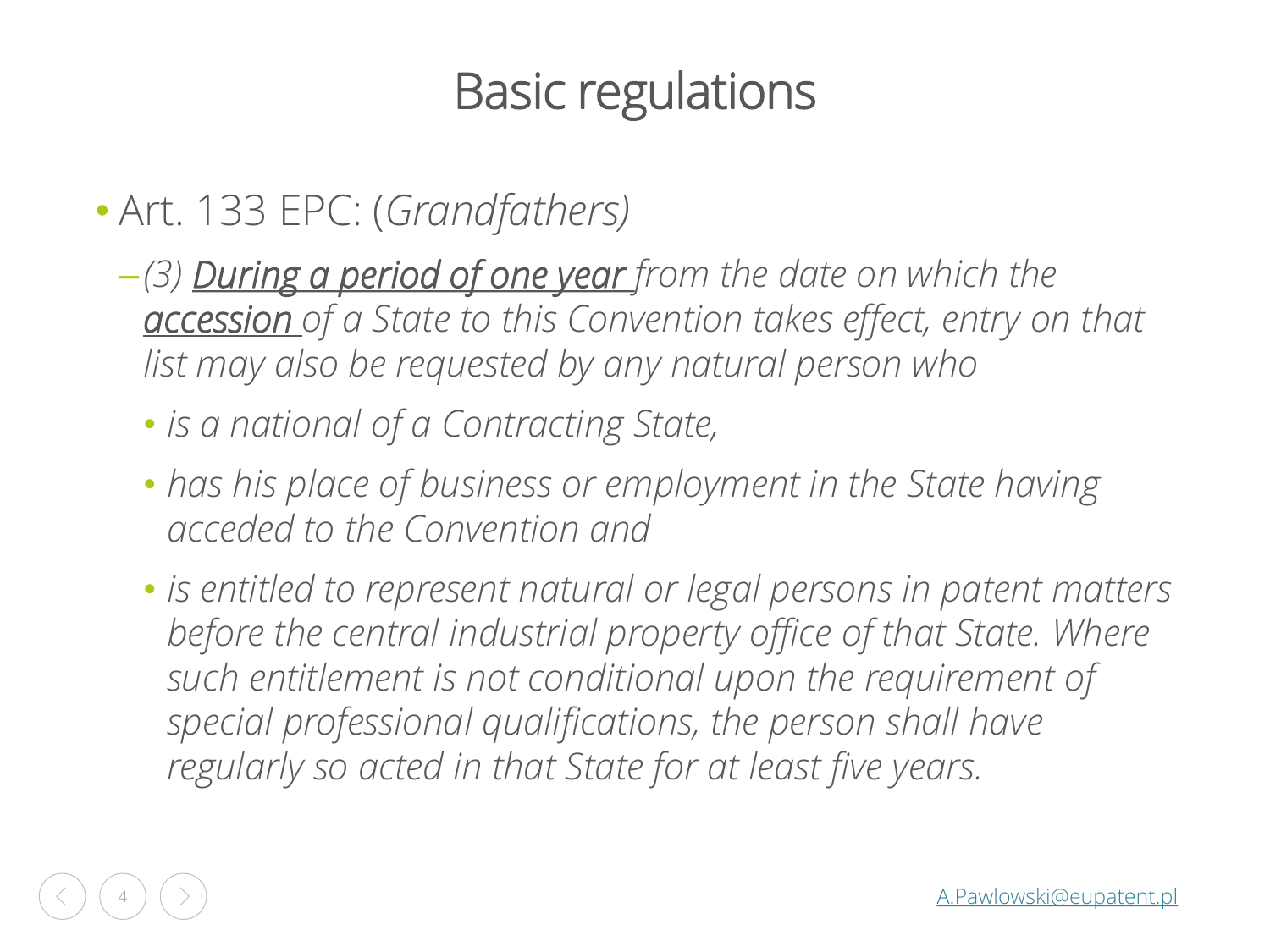# Basic regulations

- Regulation on the European qualifying examination for professional representatives - Supplementary publication - Official Journal EPO 2/2014
	- –REE Regulation on the European qualifying examination
	- –IPREE Implementing Provisions to REE
- Announcement of the European qualifying examination 2017 - pre-examination and main examination
- See:<http://www.epo.org/learning-events/eqe.html>

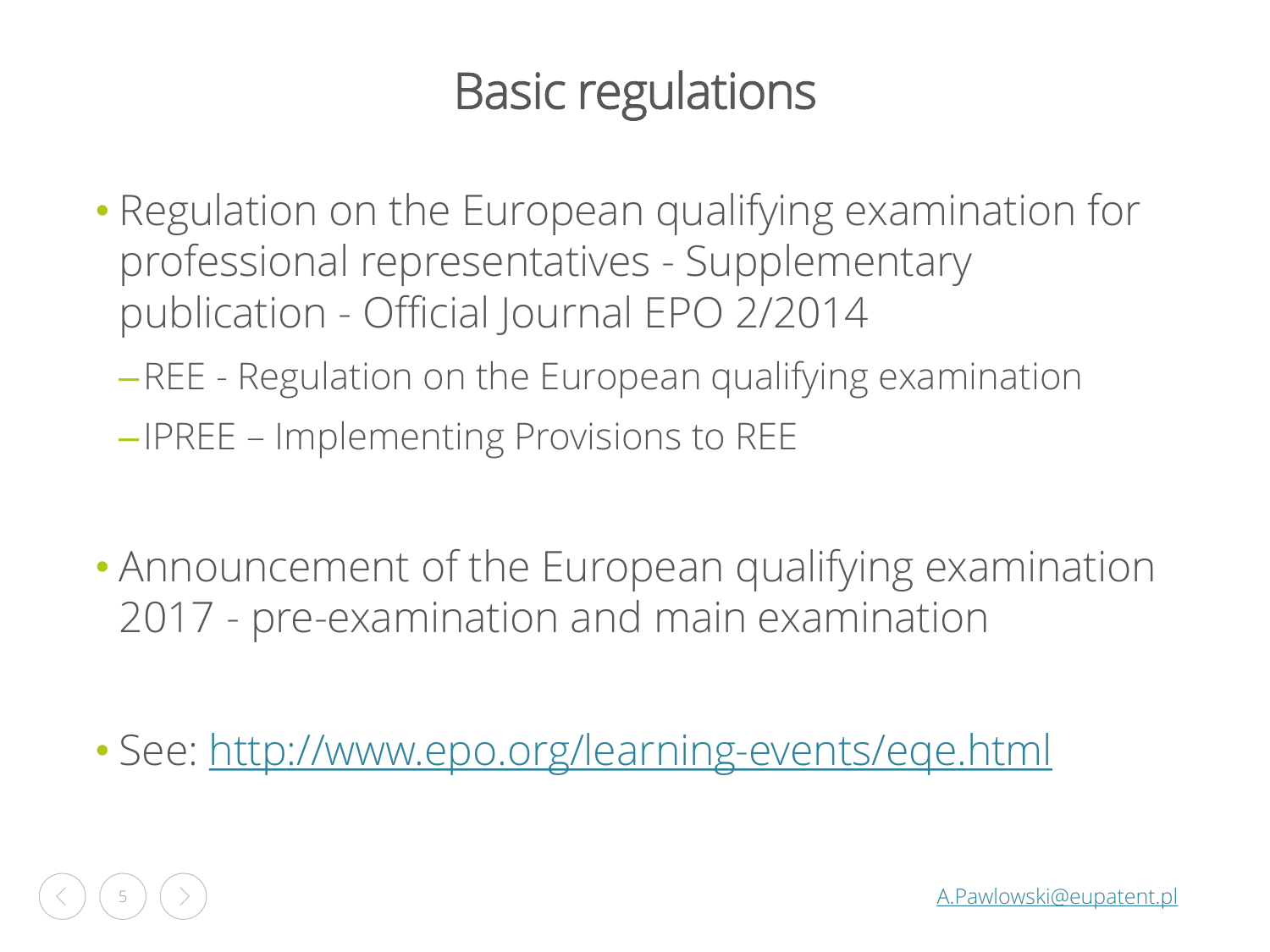# EQE Supervisory Board

- Composition
	- –2 members from the EPO
	- –2 members from the epi (Institute of Prof. Representatives)

#### • Duties

- –Evaluates examination papers
- –Decides on list of material that can be used during exam
- –Decides on pass/fail of each candidate, based on the marks proposed by the Examination Commitee

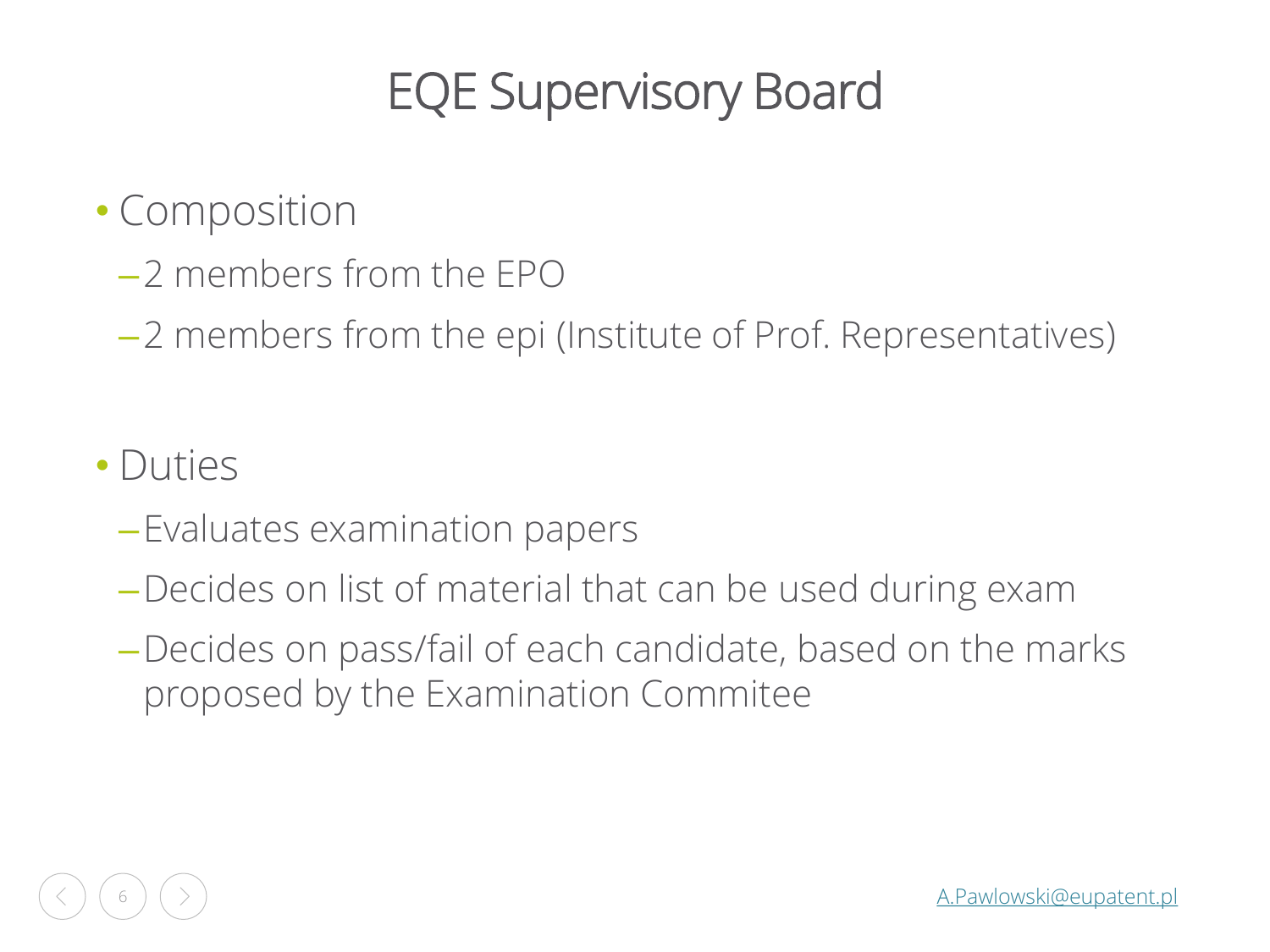### EQE Examination Board

- Composition
	- –4 members from the EPO

–4 members from the epi (Institute of Prof. Representatives)

- Duties
	- –Determines nature, structure & number of exam papers
	- –Monitors and evaluates exam results
	- –Draws up IPREE

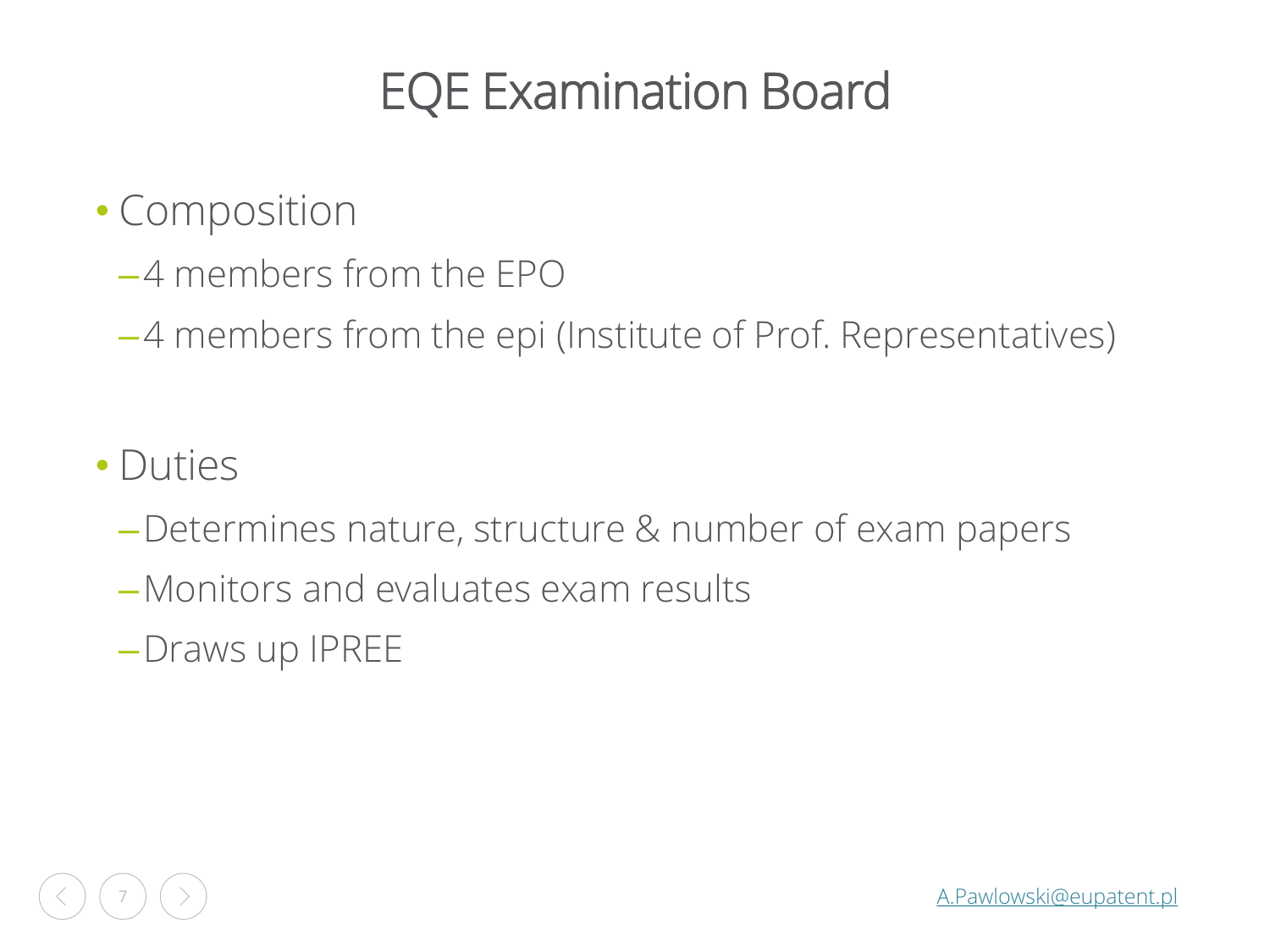# EQE Examination Commitees

- Composition
	- –Equal numbers of EPO and epi members
- Duties
	- –Prepare examination papers
	- –Mark answers (each paper marked by 2 examiners separately)

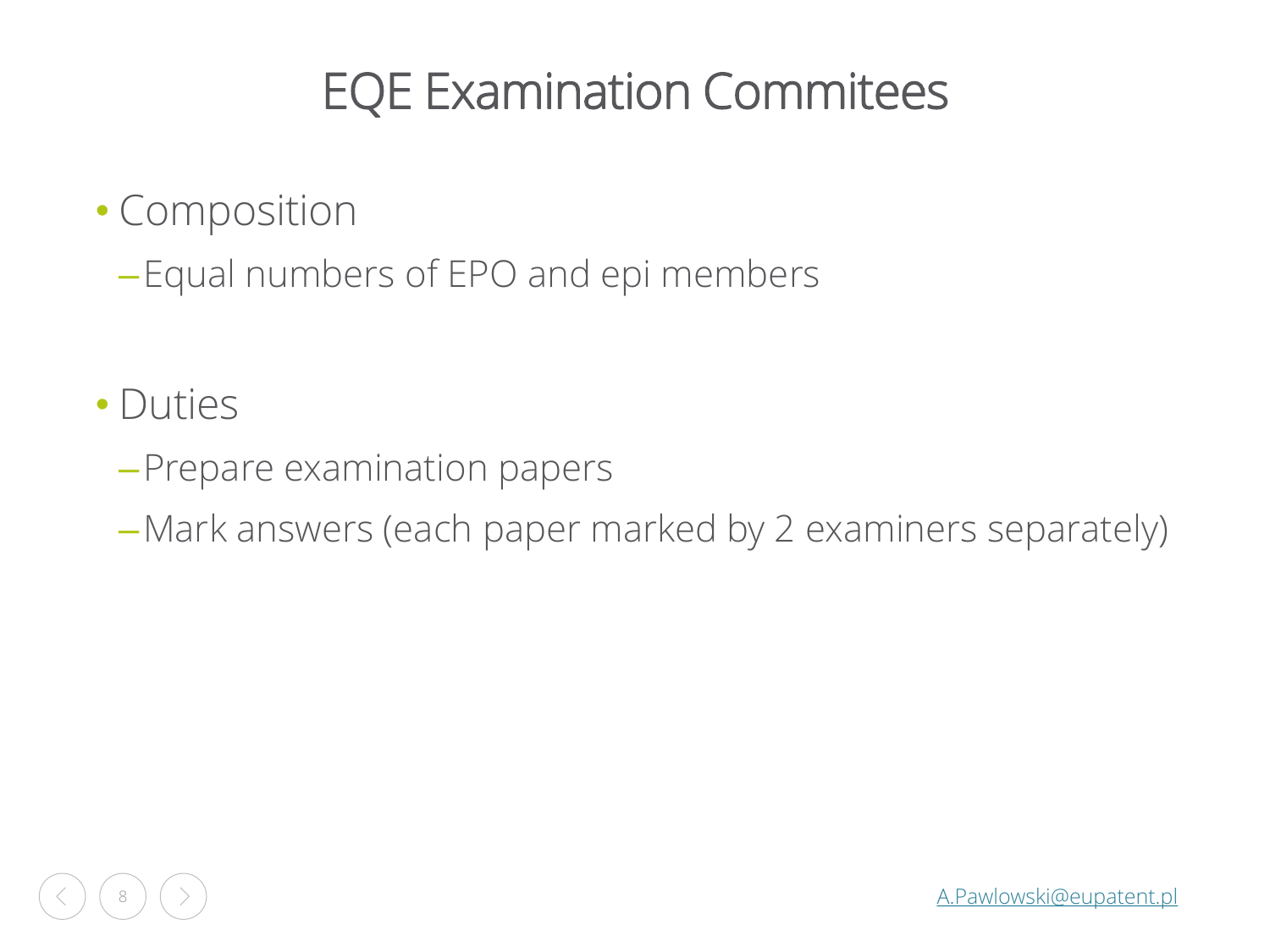# EQE Examination Secretariat

- Composition –EPO employees
- Duties
	- –Prepare and organize the exam
	- –Decide on registration and enrolment of candidates

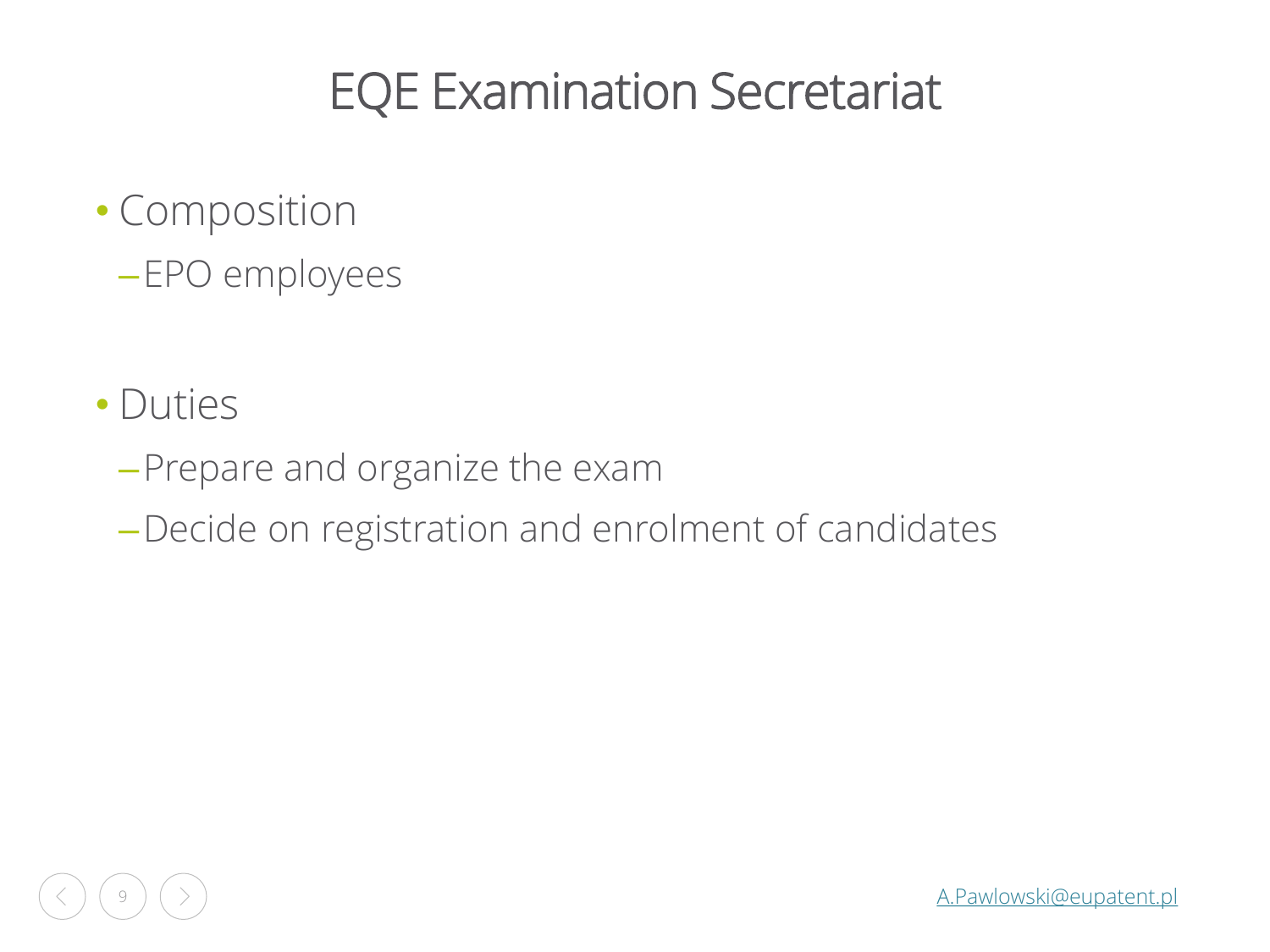### How to enrol for the exam?

- Pre-requisities
- Training
- Pre-examination
- Main examination

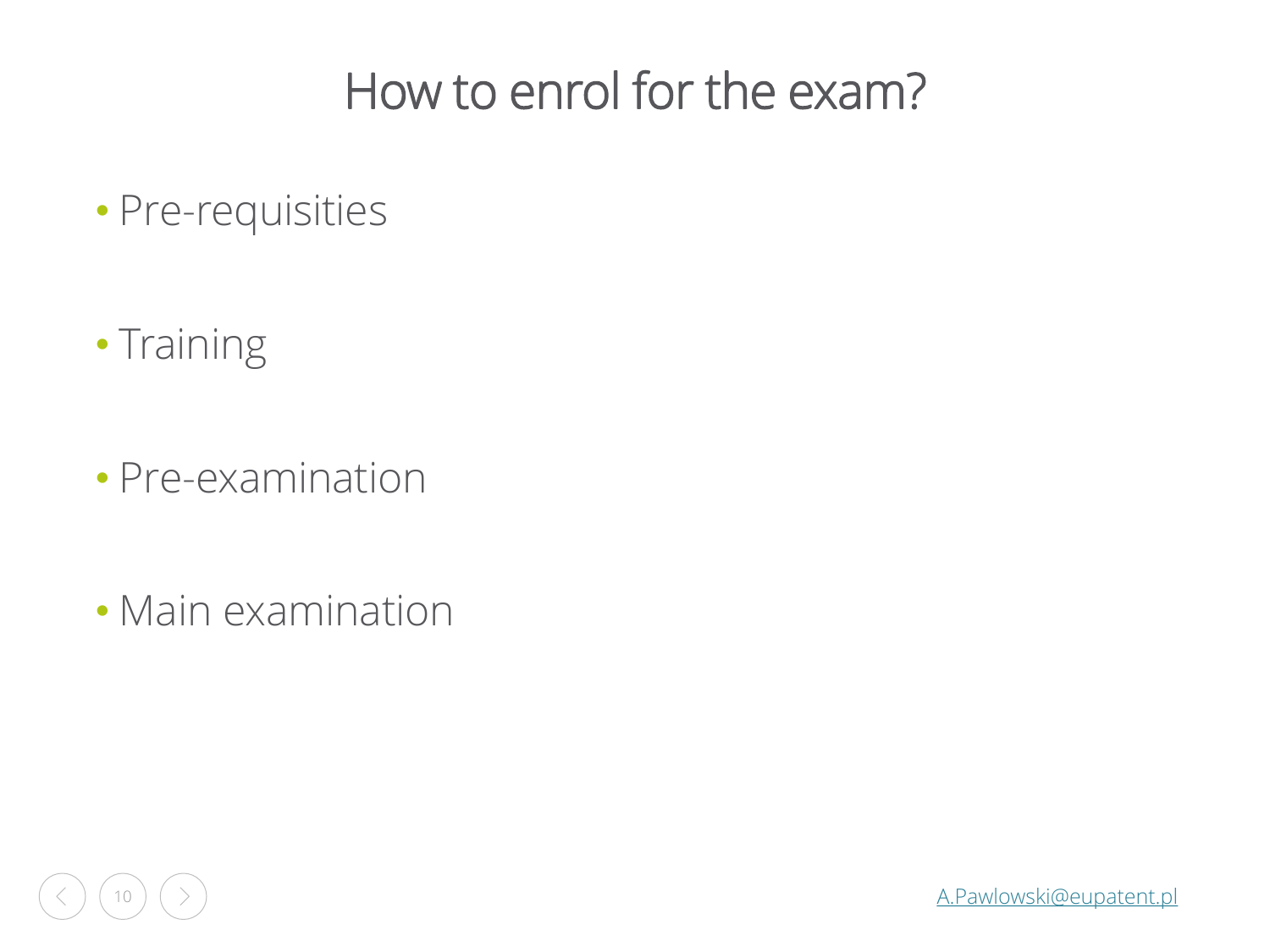#### Education level required to begin professional activity

- a university-level scientific or technical qualification, or
- an equivalent level of scientific or technical knowledge at least 10 years experience
- the professional activity starts only after the qualification is obtained

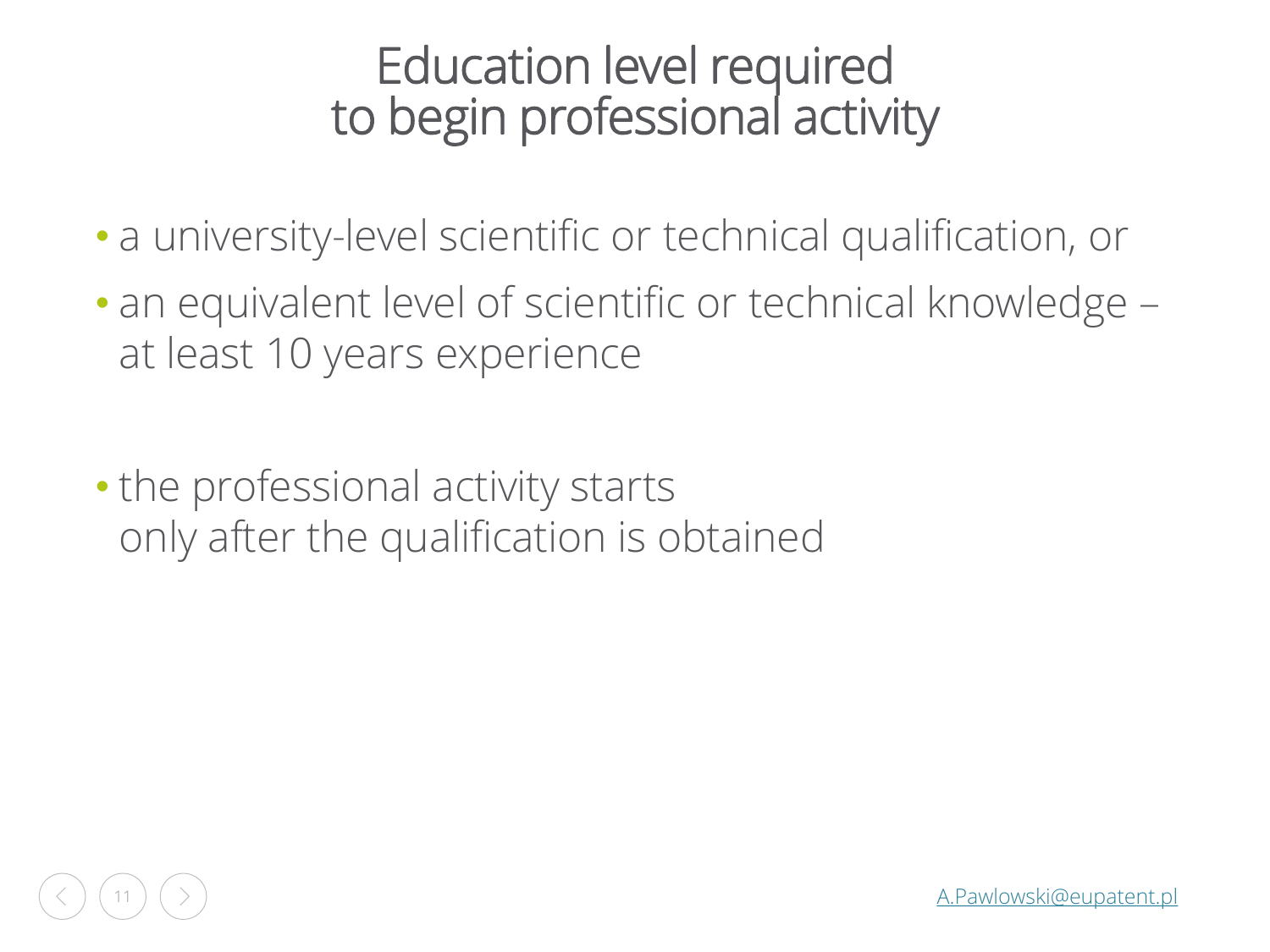# University-level technical qualification

- a university-level scientific or technical bachelor's degree, or any equivalent academic degree,
- in one of the subjects or any subjects equivalent to these: biology, biochemistry, chemistry, construction technology, electricity, electronics, information technology, mathematics, mechanics, medicine, pharmacology and physics
- a full-time course with a minimum duration of three years

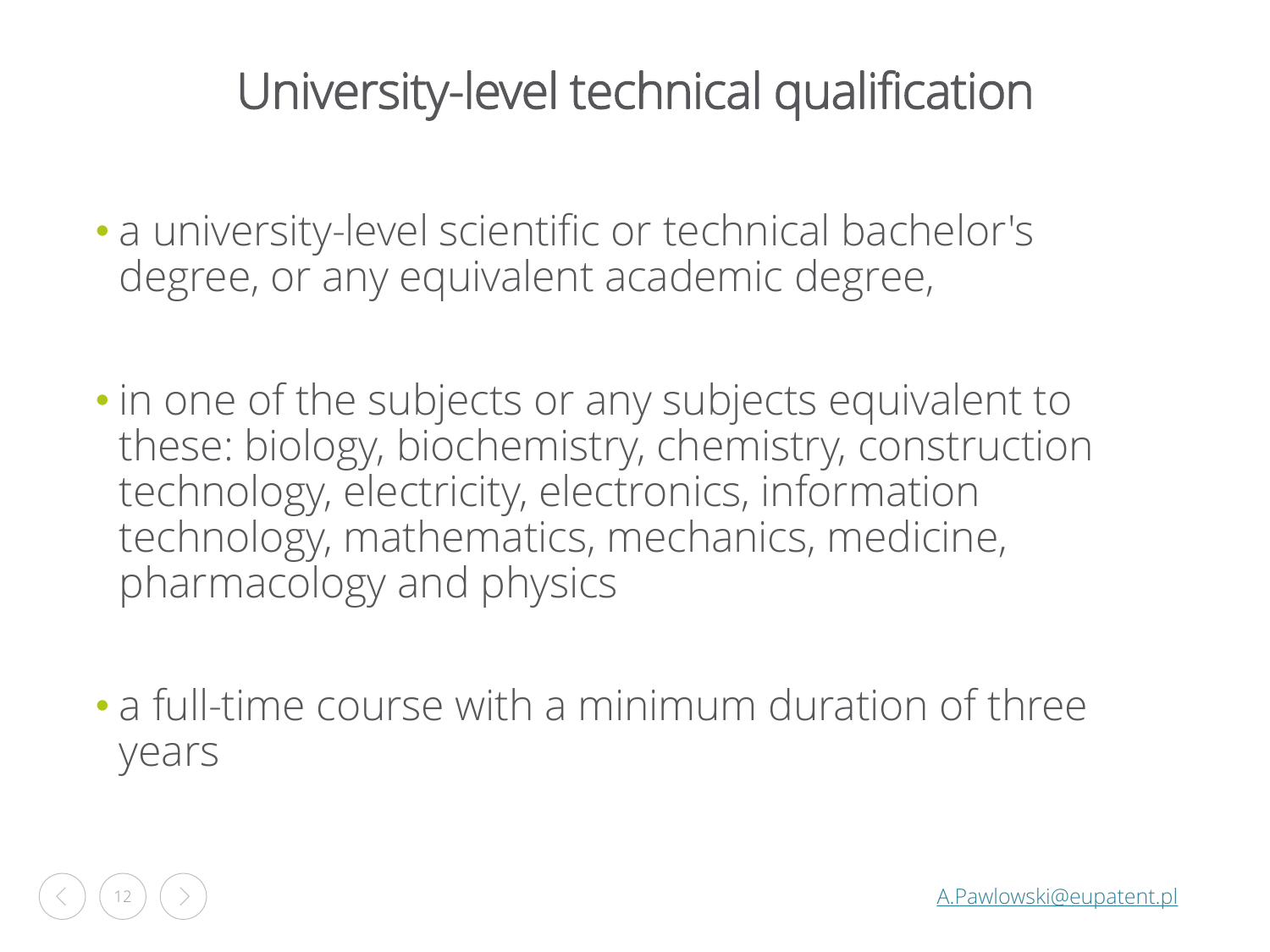#### Professional experience

- Required to be complete at the date of the main examination (pre-exam: 1 year earlier)
- as a European patent attorney assistant

#### OR

- as a representative of the employer before the EPO OR
- as a patent examiner at the EPO

(can be aggregated)

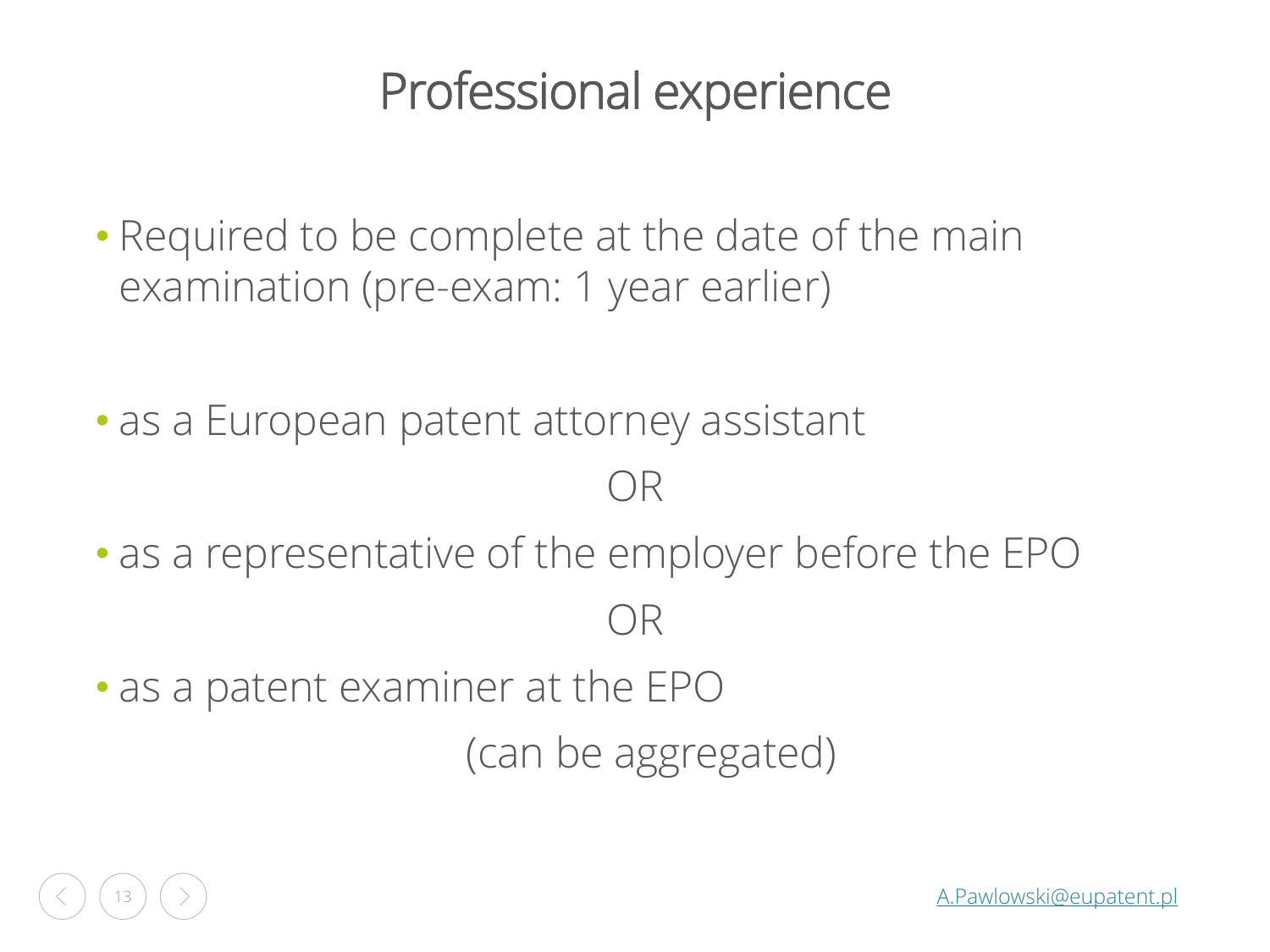#### Professional experience - European patent attorney assistant

- the European patent attorney must have been entered on the list for the entire duration of training period
- a full-time training period of at least 3 years
- in one of the EPC contracting states
- taking part in a wide range of activities pertaining to European (and national) patent applications or patents

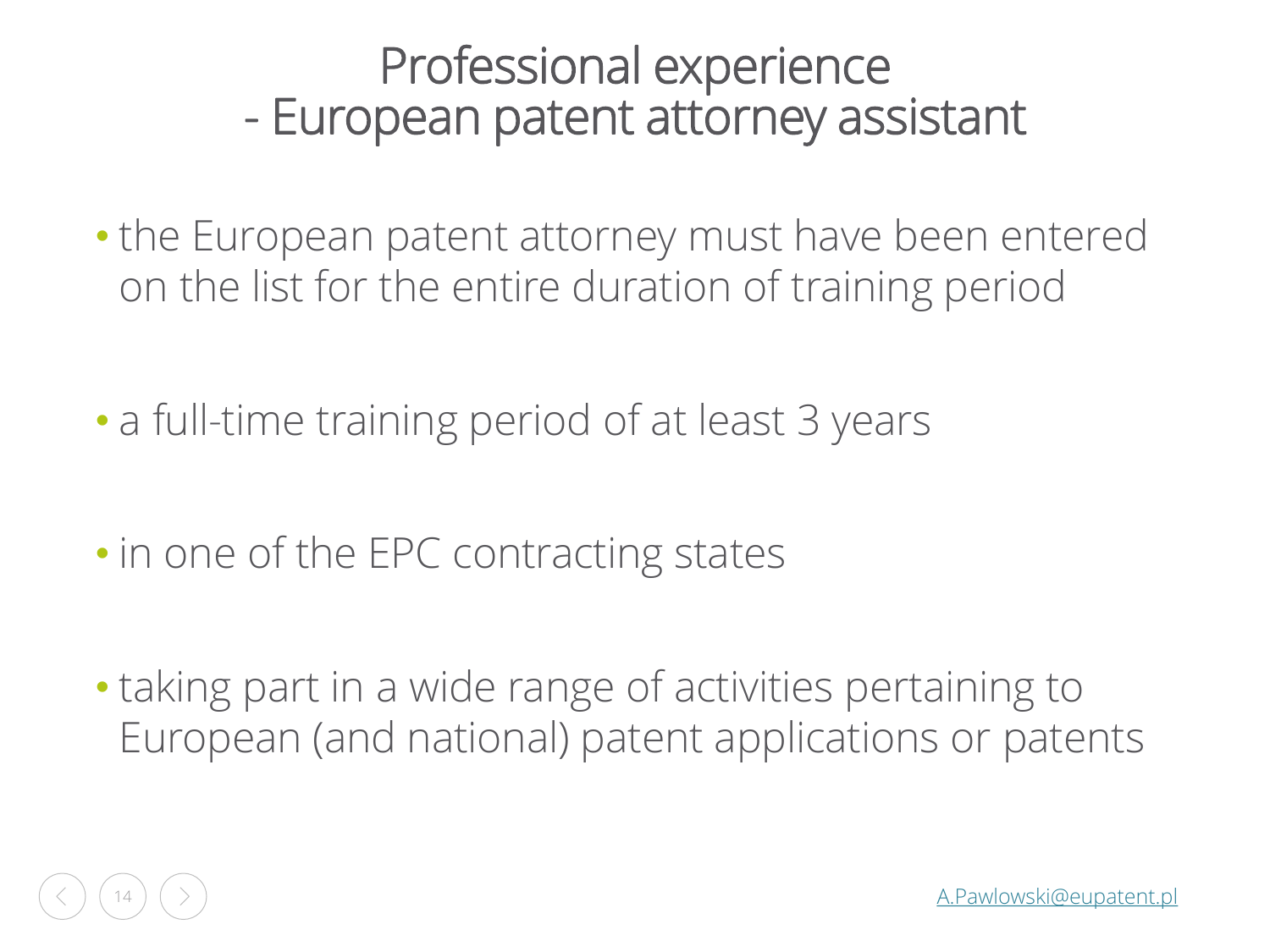#### Professional experience - representative of the employer before EPO

- a full-time work for a period of at least 3 years
- in one of the EPC contracting states
- taking part in a wide range of activities pertaining to European (and national) patent applications or patents

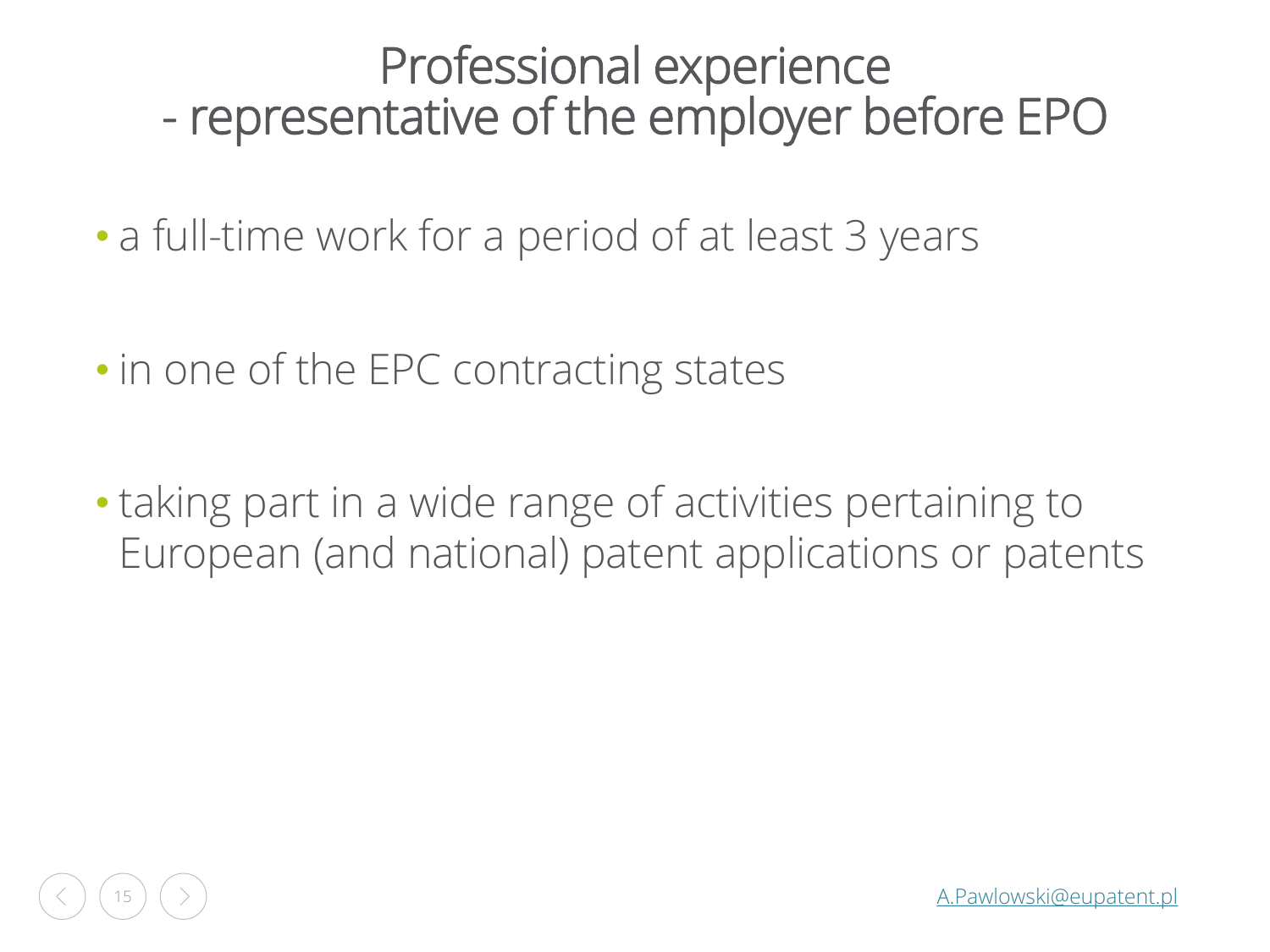#### Professional experience - patent examiner at the EPO

- full-time
- for at least 4 years

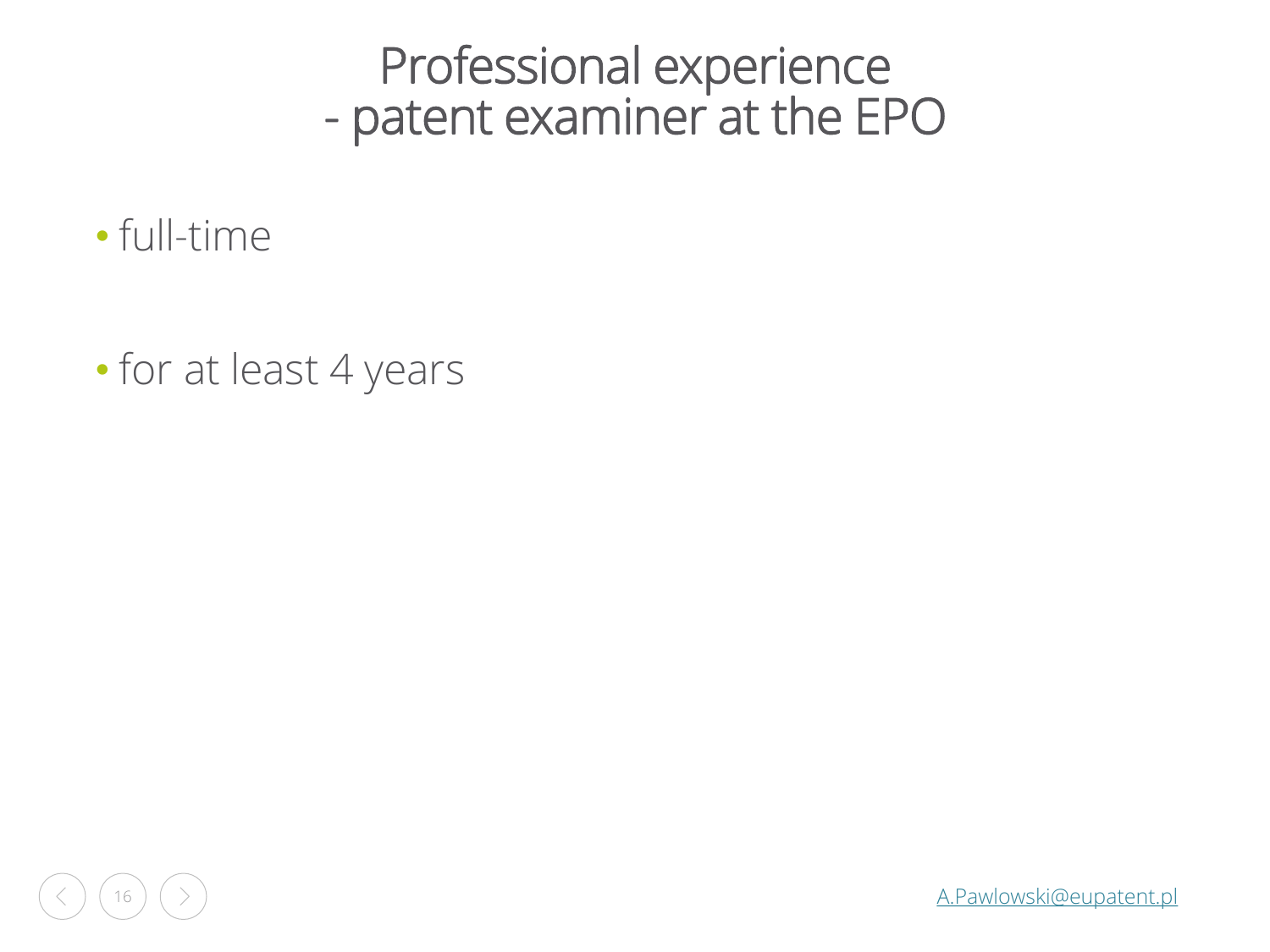#### Reduction of the period of professional activity

- Reduced by 6 months after completing one of the courses:
	- –"Diplôme d'études internationales de la propriété industrielle ("cycle long")" from CEIPI in Strasbourg
	- –"Advanced Master in Intellectual Property Law and Knowledge Management" from Maastricht University

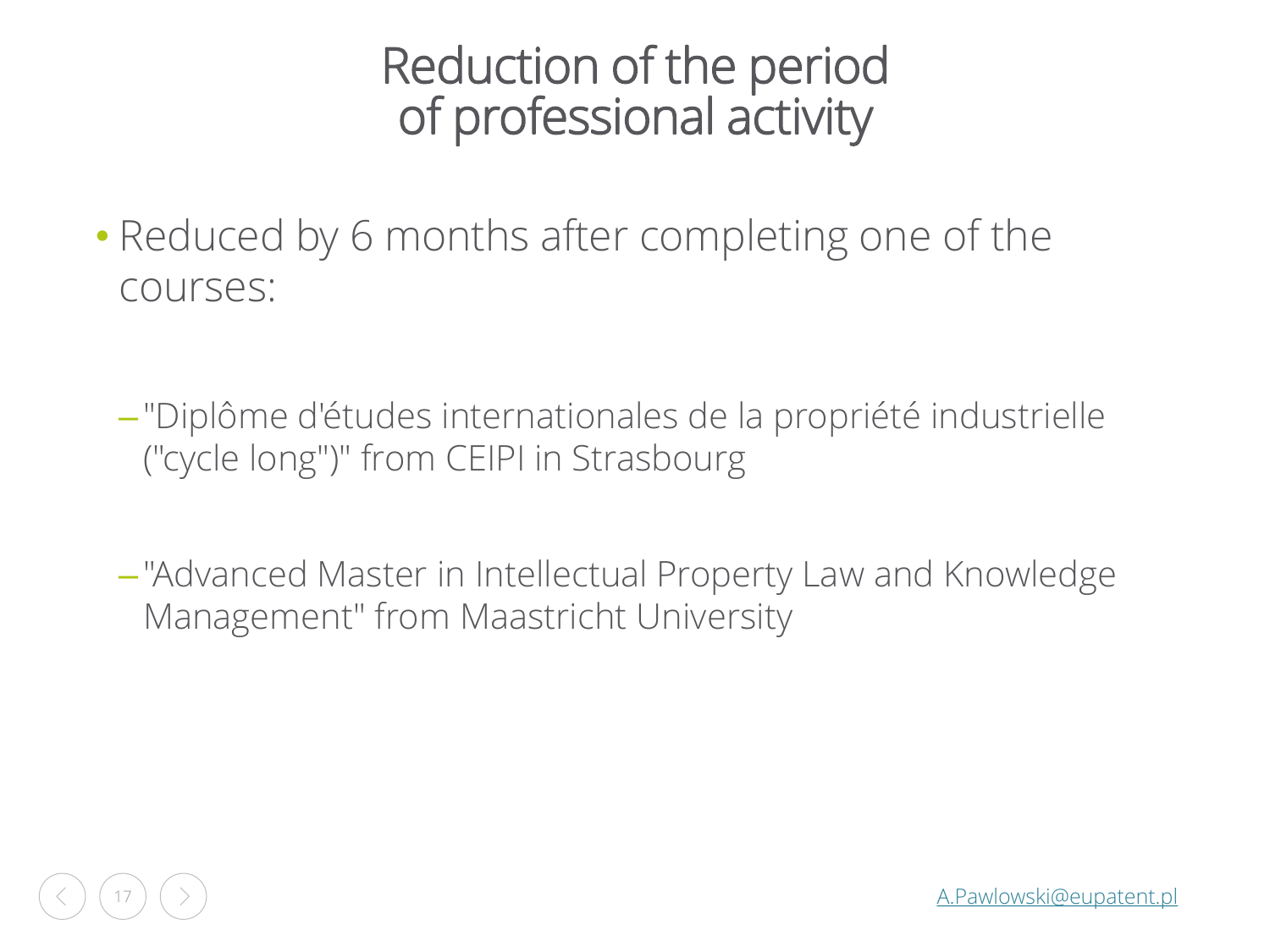# Timely enrolment

- Pre-exam 2017 (6 March 2017) –enrolment from 1 April 2016 till 2 June 2016
- Main exam 2017 (7-9 March 2017) –enrolment from 14 July 2016 till 8 September 2016
- Only via web portal: [www.epo.org/eqe](http://www.epo.org/eqe)

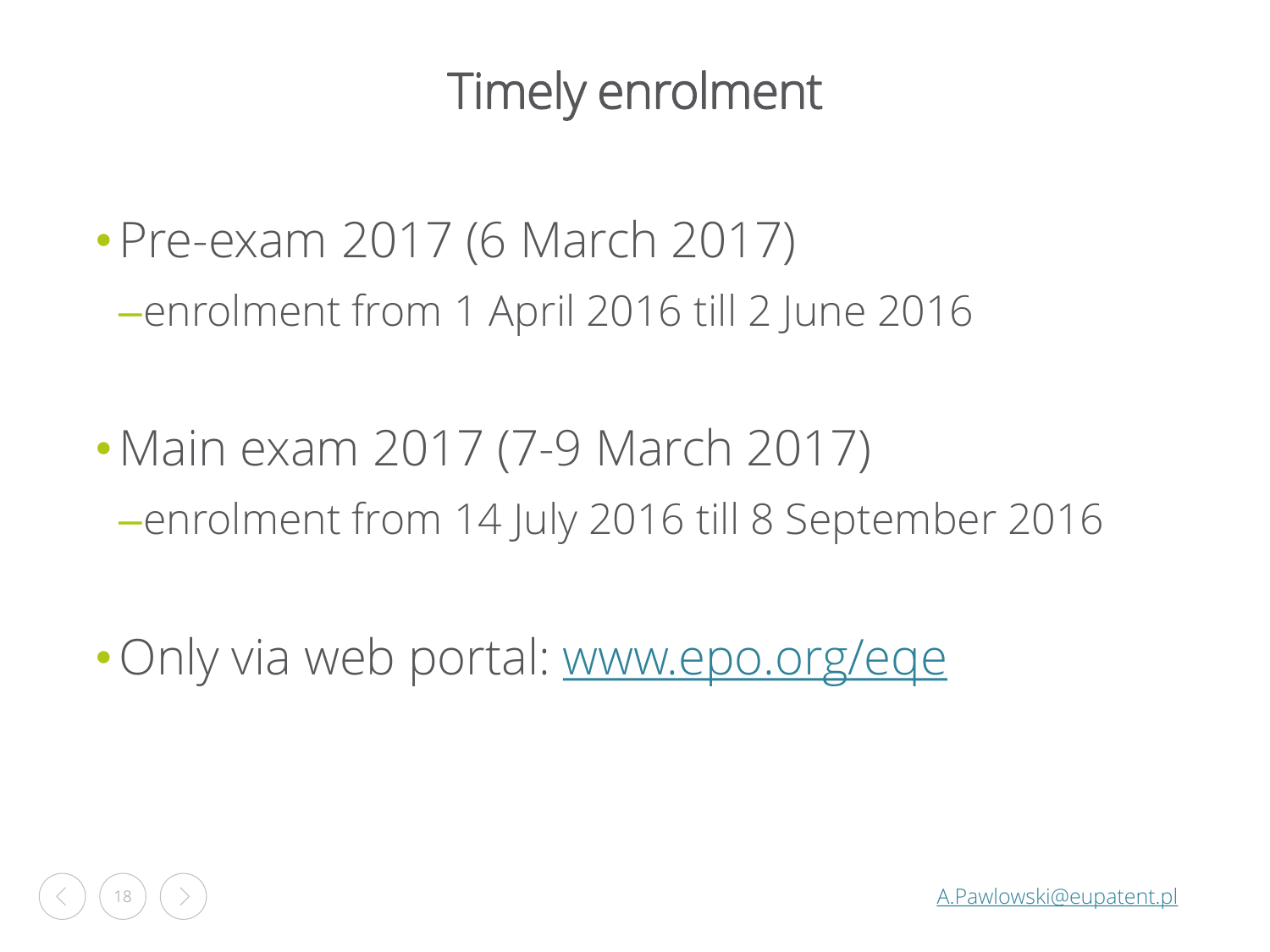### Exam fees

- Must be paid till the end of the enrolment date
	- by bank transfer (not by deposit account)
- Basic fee: 200 EUR
	- for registration and enrolment
	- for the pre-exam
	- for each of the 4 main exam papers
- Fee increase:
	- 150% for sitting a paper for a third time
	- 200% for sitting a paper for a fourth time
	- 400% for sitting a paper for a fifth time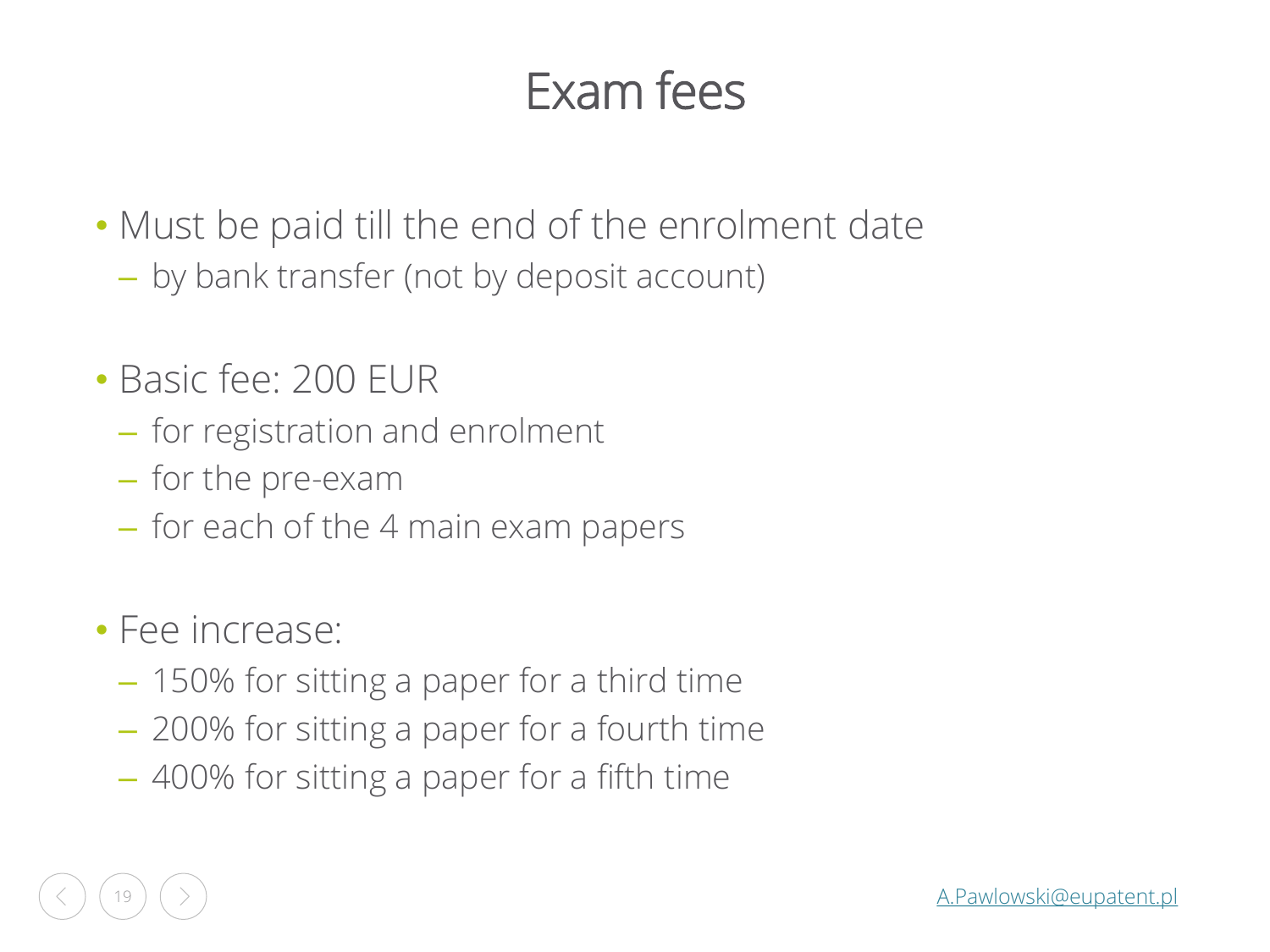### Exam fee subsidy

- For candidates permanently resident and working in: AL, BG, HR, CY, CZ, EE, MK, GR, HU, LV, LT, MT, PL, PT, RO, RS, SK, SI or TR
- •75% of the fee
- Request must be filed **before** submitting the application to sit the EQE. *Check the deadline at the Secretariat!*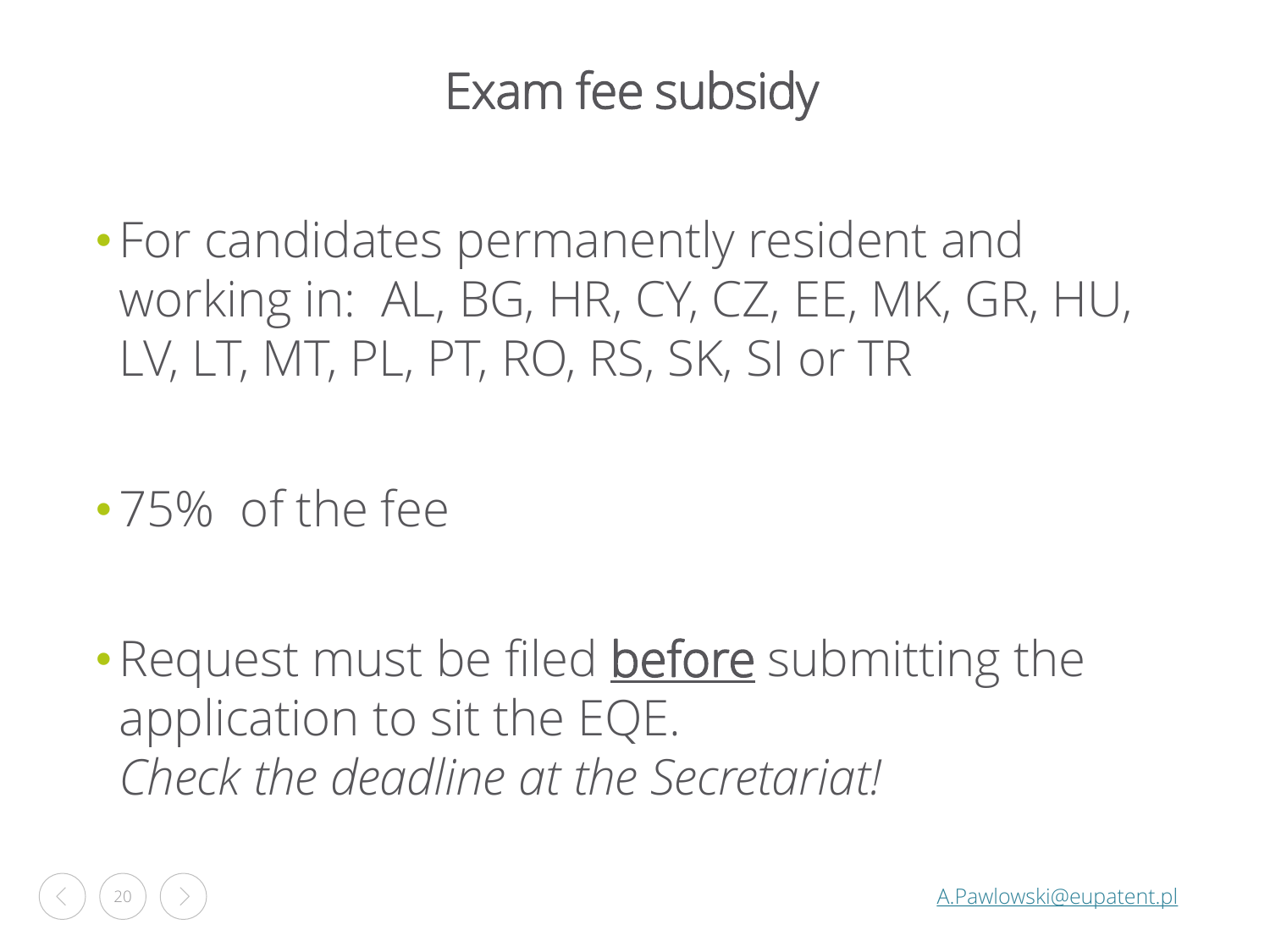#### Registration as a student

- Obligatory for candidates sitting exam in 2018 and onwards
- •Candidates shall register once they have commenced their professional activities or employment
	- or else the professional activity period is not taken into account (only 2m immediately before registration)